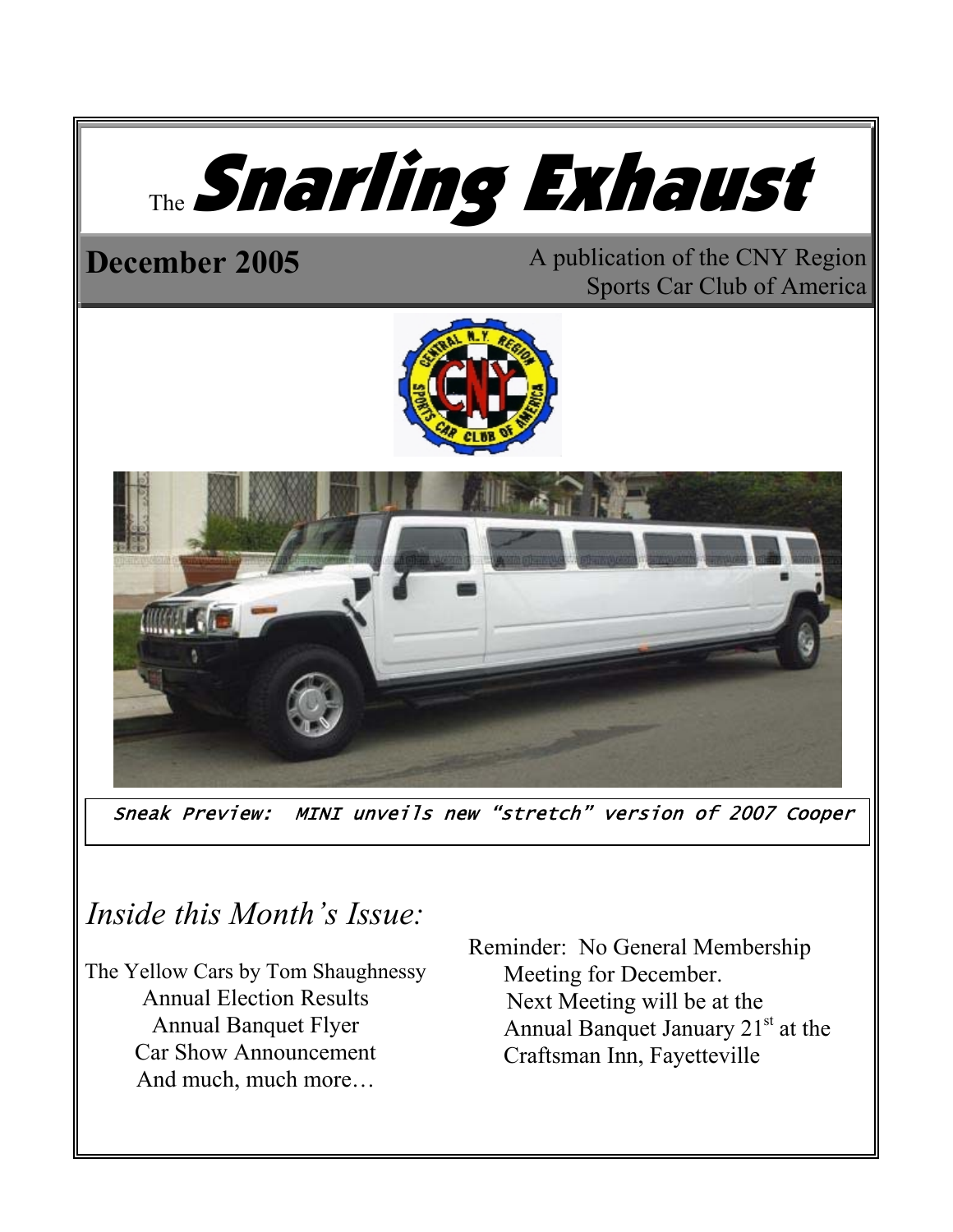### **CENTRAL NEW YORK REGION SCCA REGIONAL OFFICERS/CONTACTS**

#### **Regional Executive Treasurer Merchandise**

### JOSEPH KRAMER FRANK BEYER JOSEPH ZINGARO 5021 Chesapeake Drive PO Box 131 7396 Liffey Lane North Syracuse, NY 13212 Brewerton, NY 13029 Liverpool, NY 13088 315-451-2903 (H) 315-449-2128 315-451-5933 315-456-1038 (W)

#### **Assistant Regional Executive Newsletter Editor Parliamentarian**

 MIKE DONOFRIO JOSEPH KRAMER LEE HIDY 4913 Look Kinney Circle 5021 Chesapeake Drive 209 Gulf Road Liverpool, NY 13088 North Syracuse, NY 13212 Camillus, NY 13031 315-451-7169 jkramera@twcny.rr.com

 JAY CARTINI TAMMY FRANKLIN 5351 Carrick Cir. 817 E. Molloy Rd. Brewerton, NY 13029 Mattydale, NY 13211 315-676-4776 315-455-3215

### **Secretary Membership**

BRUCE PARKER LORI NEWCOMB MIKE FULLER<br>5891 Bennets Corners Rd. 100 Blanchard Ave. 100 6<sup>th</sup> Street 5891 Bennets Corners Rd. 100 Blanchard Ave. Camillus, NY 13031 Syracuse, NY 13209 Liverpool, NY 13088 315-672-5198 315-635-4894 315-451-0575

 FRANK BEYER MARK JOHNSON MARK BIZZOZERO PO Box 131 1211 Madison St. 9014 Jackson Street 315-449-2128 315-430-8056 315-247-8588

 TINA REEVES MIKE DONOFRIO JASON FARR ANTHONY DONOFRIO JAY CARTINI 17 Chi Mar Drive 4913 Look Kinney Circle 4335 Belmont Drive 4923 Look Kinney Circle 5351 Carrick Cir. Rochester, NY 14624 N. Syracuse, NY 1321 Liverpool, NY 13090 Liverpool, NY 13088 Brewerton, NY 13029 585-429-7613 315-451-7169 315-439-6377 315-451-4798 315-676-4776 info@nedivsolo2.org

#### **Competition and Licensing •• Area 10 Director •• Webmaster**

 JOSEPH ZINGARO JOHN SHERIDAN 7396 Liffey Lane Liverpool, NY 13088 315-451-5933 JOHN12009@aol.com

#### **NATIONAL SCCA 1-800-770-2055 CNY REGION Website: cny-scca.com**

CLUB FAX: 315-637-9034 **"The Snarling Exhaust"** is published 11 times per year as a membership service by the Central New York Region Sports Car Club of America, Inc. The deadline for the material is the second Wednesday of the month, when the general membership meeting is held. All editorial stands are those of the author. Comments, articles and photos should be mailed to the editor above. The subscription rate is \$15.00 per year. Commercial ad rates per year are \$250/full page, \$165/half page, \$110/quarter page and \$75/business card size. Monthly ad rates are annual rate divided by 5.

CLASSIFIED ADS ARE FREE FOR CNY REGION MEMBERS. Classified ads for others are \$5 per issue, paid in advance.

aparations@aol.com

### **Activities Points Keeper Flagging / Communication**

### **Rally CoChairman Rally Co-Chairman Solo 2 Program Chairman**

 Brewerton, NY 13029 Syracuse, NY 13210 Weedsport, NY 13166 mej@mejphoto.com boz998@twcny.rr.com

### **Solo Board Solo Board Solo Board Solo Board Solo Board**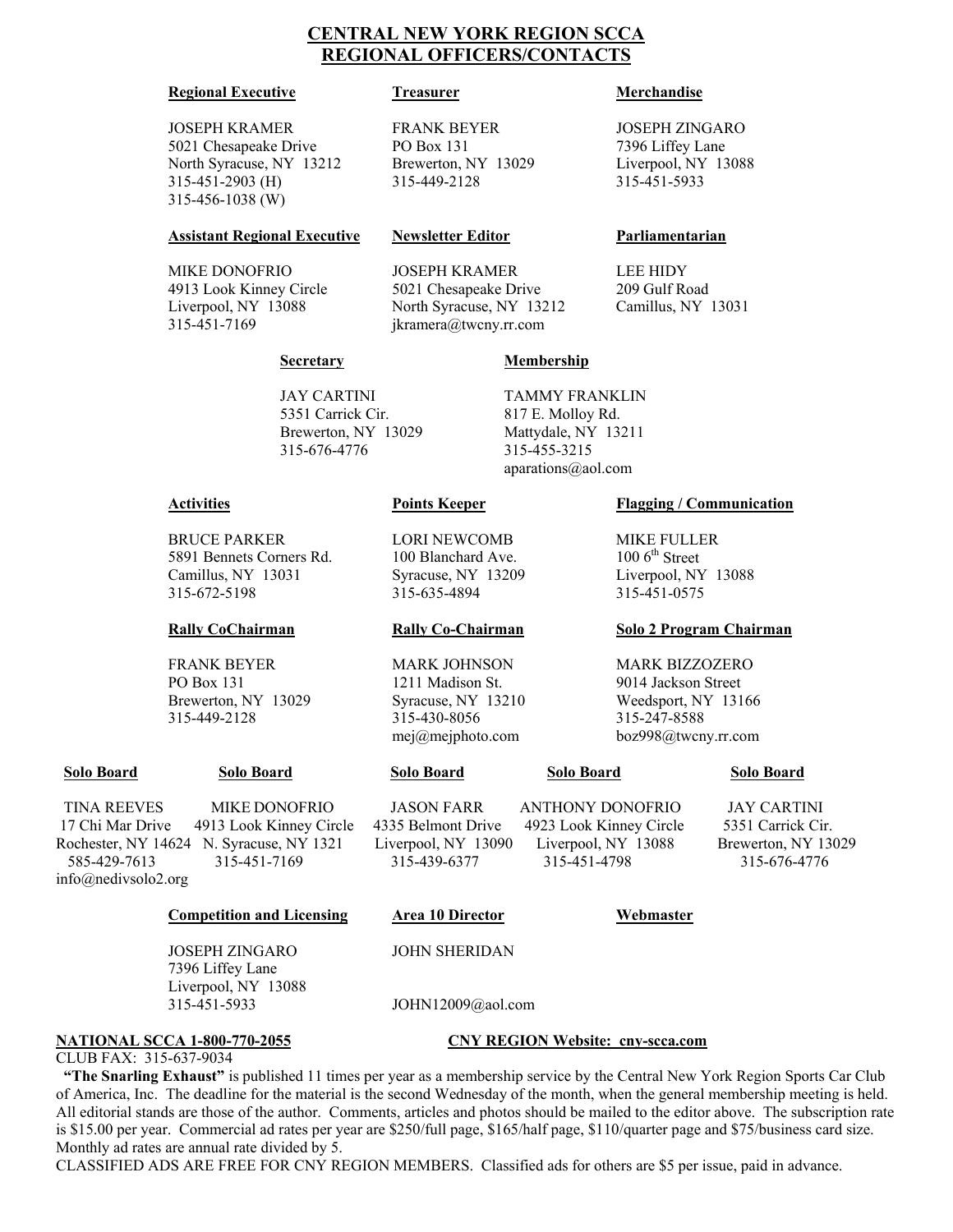### **The RE Korner by Joe Kramer**

As anybody knows who has been paying any attention at all, this will be my last RE Korner. The region will be in the capable hands of Mike Donofrio, our new RE, for at least the next year. I know he'll do a fine job. I'll be moving into the Newsletter Editor post, which will keep me out of trouble.

I do want to mention a few things that are going on, though. Mike has arranged for our CNY region to have a booth at the Syracuse Auto Expo this February – see the flyer elsewhere in this issue. The Auto Expo should provide an opportunity to get some exposure for SCCA in the community and to promote our activities.

And what would the new year be without the Annual CNY banquet. This year's feast takes place on Saturday, January  $21<sup>st</sup>$ . See Bruce Parker's flyer in this issue for more details. For anybody who has missed this event at the Craftsman Inn the past couple of years, it is a top class event with outstanding food. And Bruce always finds entertaining speakers as well.

And now, I'd like to say what a privilege it has been to serve for two years as the regional executive for this region. I've gotten to know a few folks I wouldn't otherwise have met. And I went a few places I wouldn't otherwise have gone. And along the way I've learned some things. All in all, it has been challenging, demanding, frustrating, but most of all, rewarding.

As most of you know (or should know), the region needs more than one person to make things work. And I would like to take a little time to thank some folks for their help to me personally and for their contributions to the club.

Tina Reeves, for introducing me to the movers and shakers in the Northeast Division during the round table and mini convention events. Also for offering her advice and help whenever it was needed. Mark Bizzozero for taking on the Solo Chair with some big shoes to fill when Tina stepped down. And for running the program with dedication to the sportsmanship that makes Solo what it is.

Mark Johnson and Frank Beyer for cochairing the Rally program and for all the hours they put in organizing and running the events, including the ill-fated Black River Stages.

Sonja Snyder and Tammy Franklin for registering all those folks at Solo events and collecting the money.

Rex Franklin, first of all for helping me transition into the position of RE, then for offering his help and advice as time went on and various issues came up. Also for keeping up the Solo Van, providing a place to store it, and making sure it got to all the events (one way or the other).

Mike Donofrio for filling in while I was out of the country and for his continuing support and numerous car-related favors (including the Mini trips to Albany, Mike).

I also want to thank all the other chiefs of specialty and chairmen for their effort and dedication to the club.

Finally I want to especially thank all of the members who attend the meetings, share their opinions, and participate in the process of running our club.

That's it for now. Until we meet again, keep the rubber side down.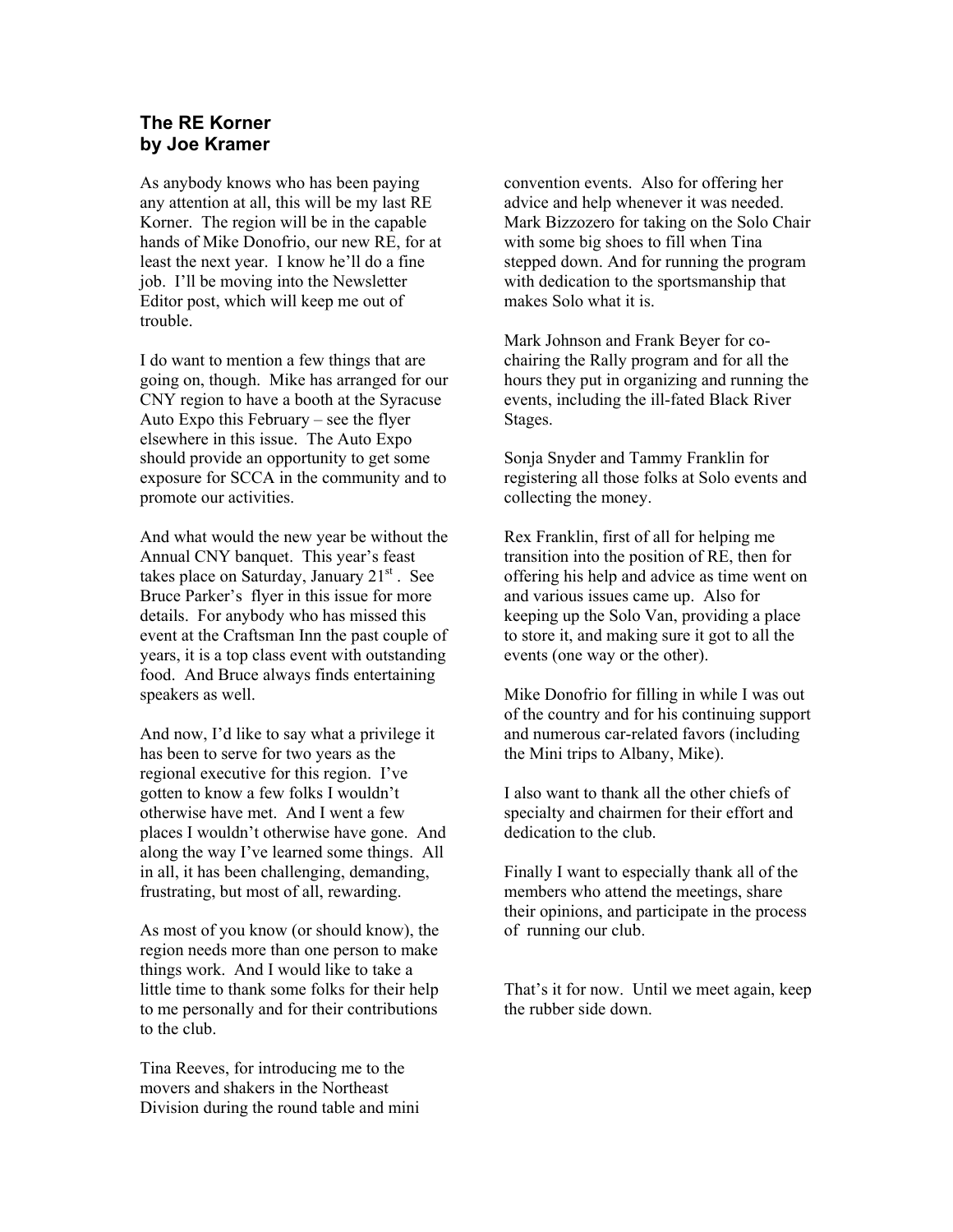The meeting was called to order at 7:20PM by CNYR Director, *Joe Kramer*. He announced that he was excited about the fact that he was not in Jordan on assignment in light of the most recent hotel bombings there. Other then that he had nothing to report and wanted his last official membership meeting to go smoothly and without incident.

### Assistant R/E: *Mike Donofrio*

announced that he has arranged for us to have a display in the upcoming auto show to be held in February at the Oncenter. More details will follow as they become available, but be aware that we will need volunteers to man our booth during the event.

Treasurer: *Frank Beyer* announced that there were only 2 checks remaining and it appears that they have been earmarked for golden parachute payments to exiting CNYR Director, *Joe Kramer* and *himself*. I guess the new administration will have some work to do to rebuild the treasury after such generous distributions.

Secretary: *I*, asked that the minutes as published in the Snarling be accepted. They were. As if there would be any doubt, or even if they weren't, what do you think the likelihood is that I would actually change them? Exactly, slim to none.

Solo II: *Mark Bizzozero* has already begun the Herculean task of laying out the 2006 Autocross schedule. In addition to that, the final results for the season were being calculated, trophies were being prepared, and speeches written for the upcoming awards banquet/holiday party.

Competition/Merchandise: *Joe Zingaro* mentioned that if anyone needed anything regarding merchandise to let him know. He also asked that if someone would step forward and take over the merchandising responsibilities as he will be taking over as Secretary next year. On the competition front there was something at the Glen. *Tim Murphy* gave us a rundown on his first Spec Miata race at the Glen. Then we were treated to the story of how *Joe* sold his (OK *Mike's*) car and at the same time bought a new(er) one. It appears that *Joe* is quite the wheeler dealer. So if anyone has anything they need sold or bartered, just let him know.

Activities: *Bruce Parker* gave us a blow by blow account of his last race of the year at Watkins Glen and how someone decided that he was going too slow and "helped" Bruce off the track by rear ending him. The holiday party will be Saturday, January 21 at the Craftsman Inn in Fayetteville, NY. There will be a cash bar and munchies from 6-7, dinner and awards from 7-10. The cost of the dinner is about \$38.00, it was determined that the charge to the members would be \$25.00 with the club picking up the difference. *Bruce* is putting feelers out to see if there is any interest in renting the facility at Highland Forest for a mid winter get together. If you are interested let, him know.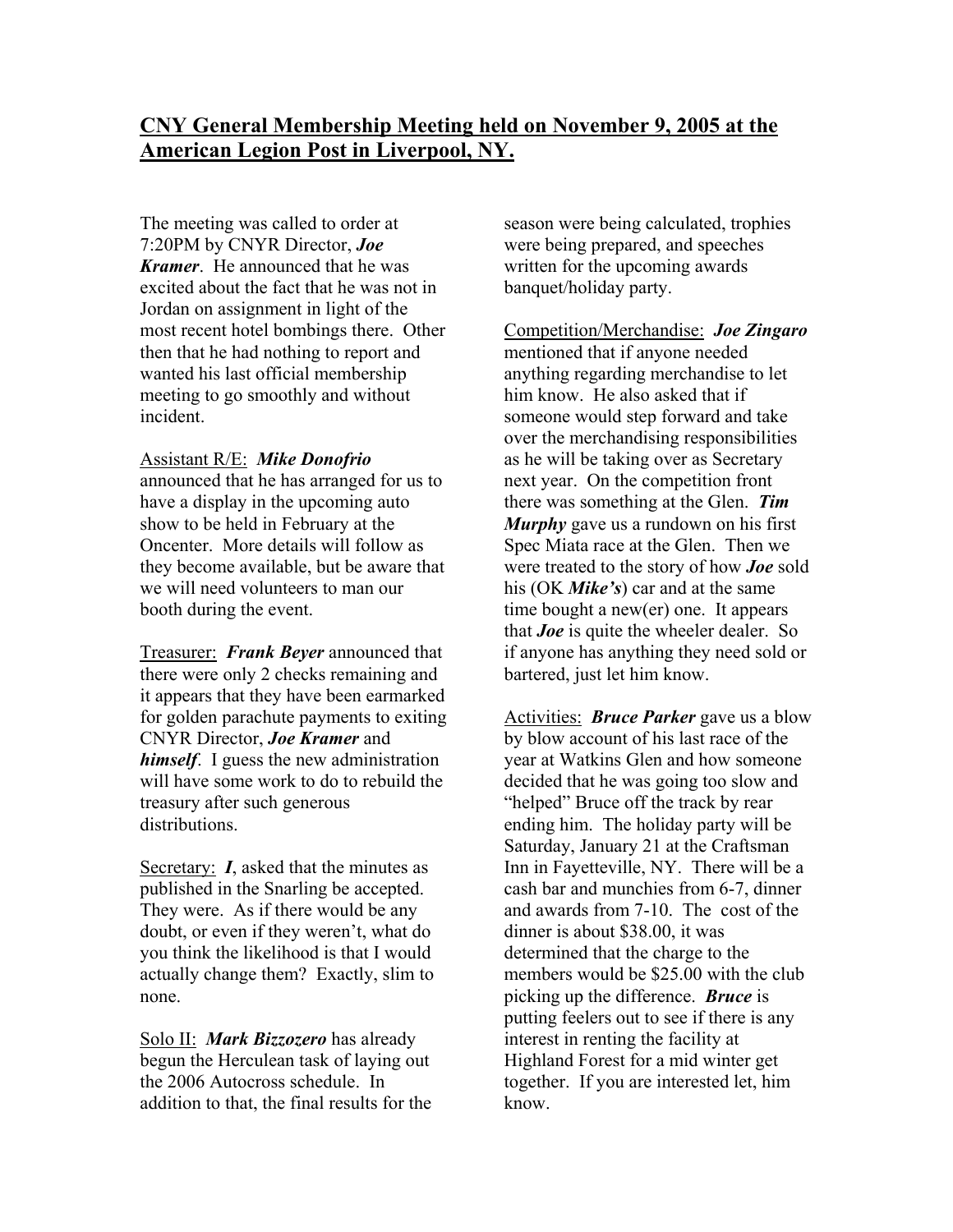Flagging/Communications: *Mic Levy* there will be a limited schedule at the Glen next year due to repairs/maintenance and whatnot.

### Old Business: None.

New Business: Nominations for officers was opened up to the floor. There were no credible nominations made so it was determined that a unanimous ballot would be cast for the nominations as printed in the Snarling. The motion was unanimous, and the officers were voted in. They are:

| Mike Donofrio           |
|-------------------------|
| <b>Anthony Donofrio</b> |
| Joe Zingaro             |
| Jay Cartini             |
| <b>Bruce Parker</b>     |
|                         |

Someone noticed that *Bruce's* last name was missing a vowel. We had to explain that *Parker* was the name assigned to him by the Witness Protection Program. That's all we can divulge at this time.

The 50/50 raffle for \$15.00 was won by *Mike Zingaro*.

The meeting was adjourned at 8:09PM.

Submitted, *Jay Cartini*, CNYR Secretary.

PS….This will be the last minutes that I prepare for the club as I have been elected Treasurer for the upcoming year. I hope that all of you have found the minutes if not completely factually correct, at least entertaining. The goal was to get people to read the minutes to have an idea as to what was going on in the club. Hopefully, I accomplished that goal more often times then not. I have enjoyed being your Secretary, and look forward to continuing servicing you as your Treasurer.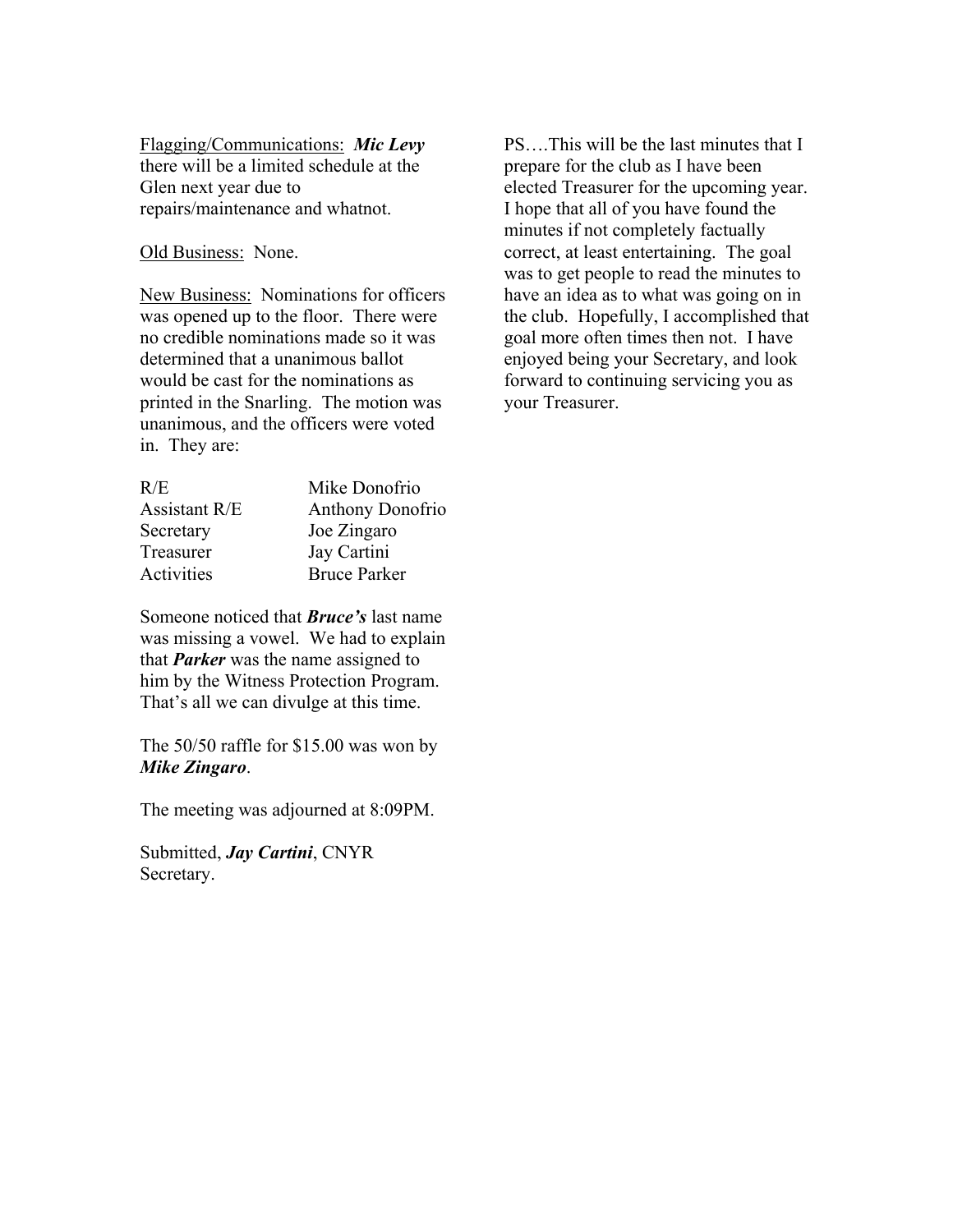# Central New York Region SCCA Annual Banquet Saturday, January  $21<sup>st</sup>$ , 2006

Please join us for our annual awards banquet on Saturday evening, January  $21<sup>st</sup>$  at the

> Craftsman Inn and Conference Center 7300 East Genesee Street Fayetteville, NY

## Hors D'oeuvres 6:00 PM- 7:00 PM Cash bar all evening Banquet Dinner Buffet 7:00 PM- 10:00 PM

All who have attended the last three years will agree the food and facility are second to none. The guest speaker presentations have always proved to be especially entertaining and enjoyable, as well.

 As usual, the CNY SCCA will be heavily subsidizing the event. This is to show our appreciation to all of those who have worked so hard and participated to make our club events such a success.

We hope everyone will plan to attend.

 The charge is \$25.00, per person, if your check is received on or before January $14^{th}$ , 2006.

 The charge is \$35.00, per person, if your reservation and check is received after January  $14<sup>th</sup>$ , 2006, or at the door.

 Please send your reservations and checks made payable to CNY-SCCA to: Bruce Parker, Activities Chair 5891 Bennetts Corners Road Camillus, New York 13031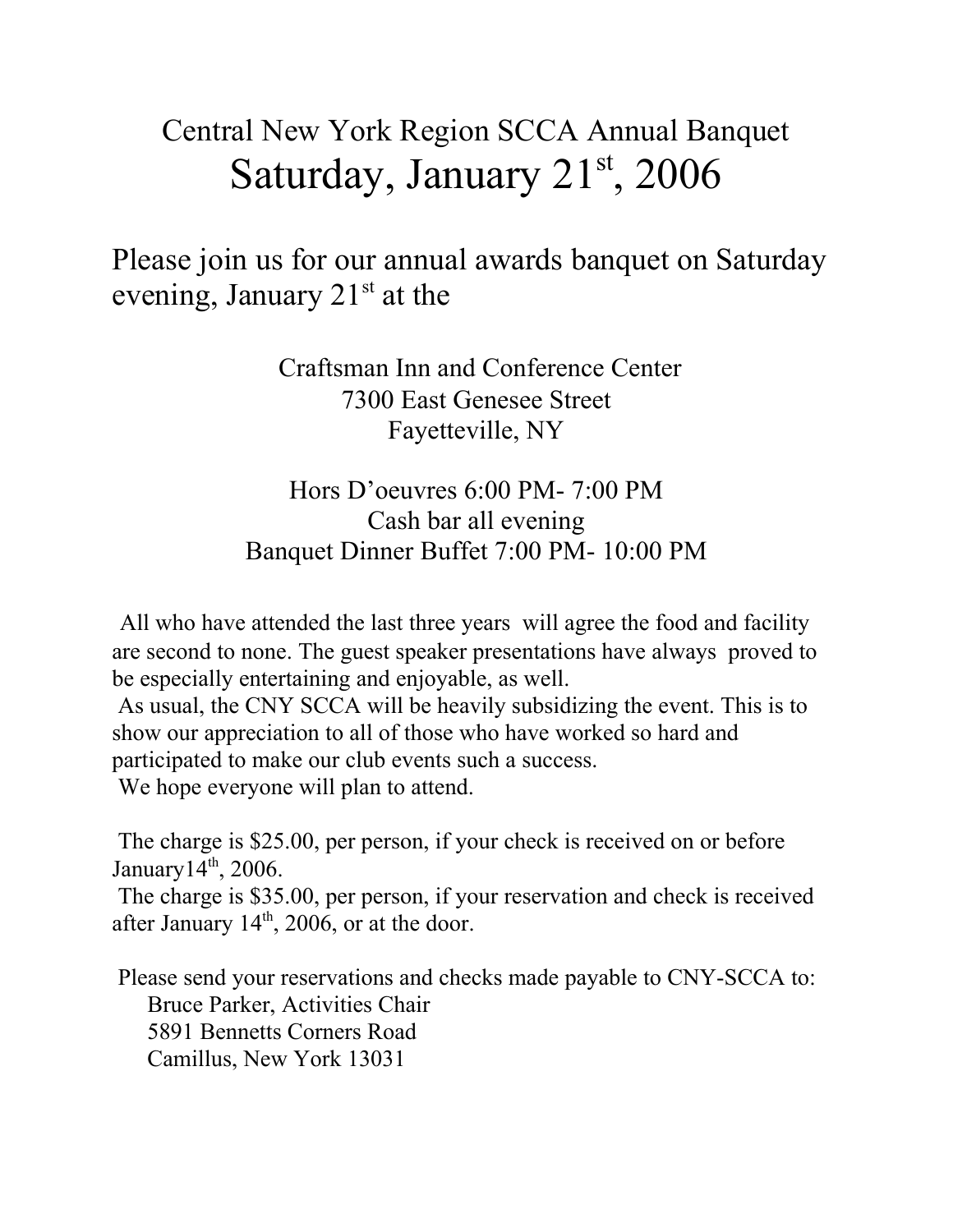## CNY SCCA has a booth at the

# SYRACUSE AUTO EXPO

When: Wednesday, Feb. 1 to Sunday Feb. 5, 2006

Where: OnCenter and War Memorial, Syracuse, NY

Volunteers are needed to help man the booth. Volunteers get *free* admission to the Auto Expo. Sponsors for our booth are also needed.

Contact:

 Mike Donofrio 451-7169 727-4070 miked0511@hotmail.com

Expo hours are:

4:00 to 9:00 PM Wednesday through Friday Noon to 9:00 PM Saturday Noon to 5:00 PM Sunday

Wednesday is also the set-up day Sunday is the tear-down day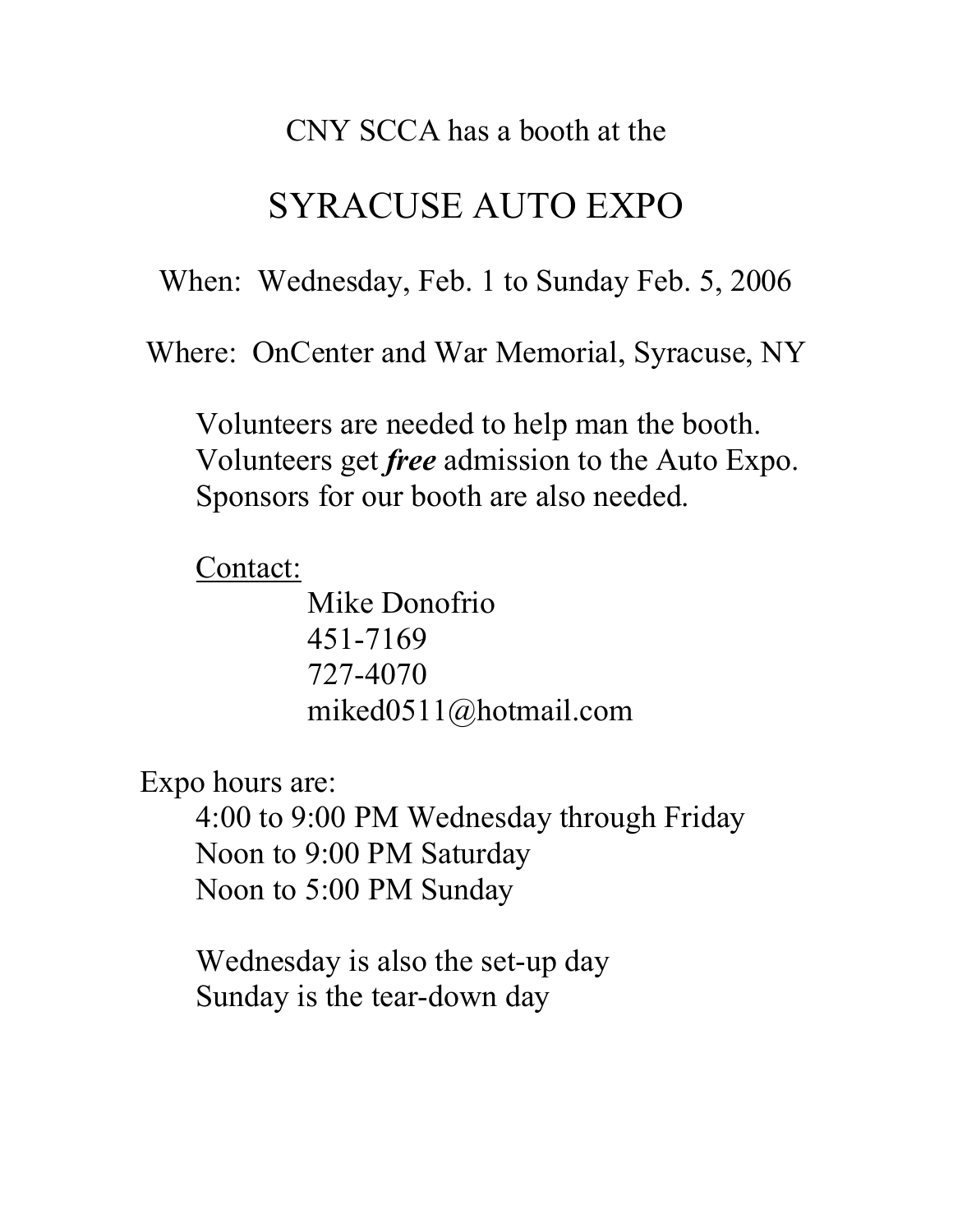# **Central New York Region SCCA Annual Election Official Results**

**REGIONAL EXECUTIVE: Mike Donofrio** 

## **ASSISTANT REGIONAL EXECUTIVE: Anthony Donofrio**

**SECRETARY: Joseph Zingaro** 

**TREASURER: Jay Cartini** 

**ACTIVITIES: Bruce Parker** 

**Congratulations to All!**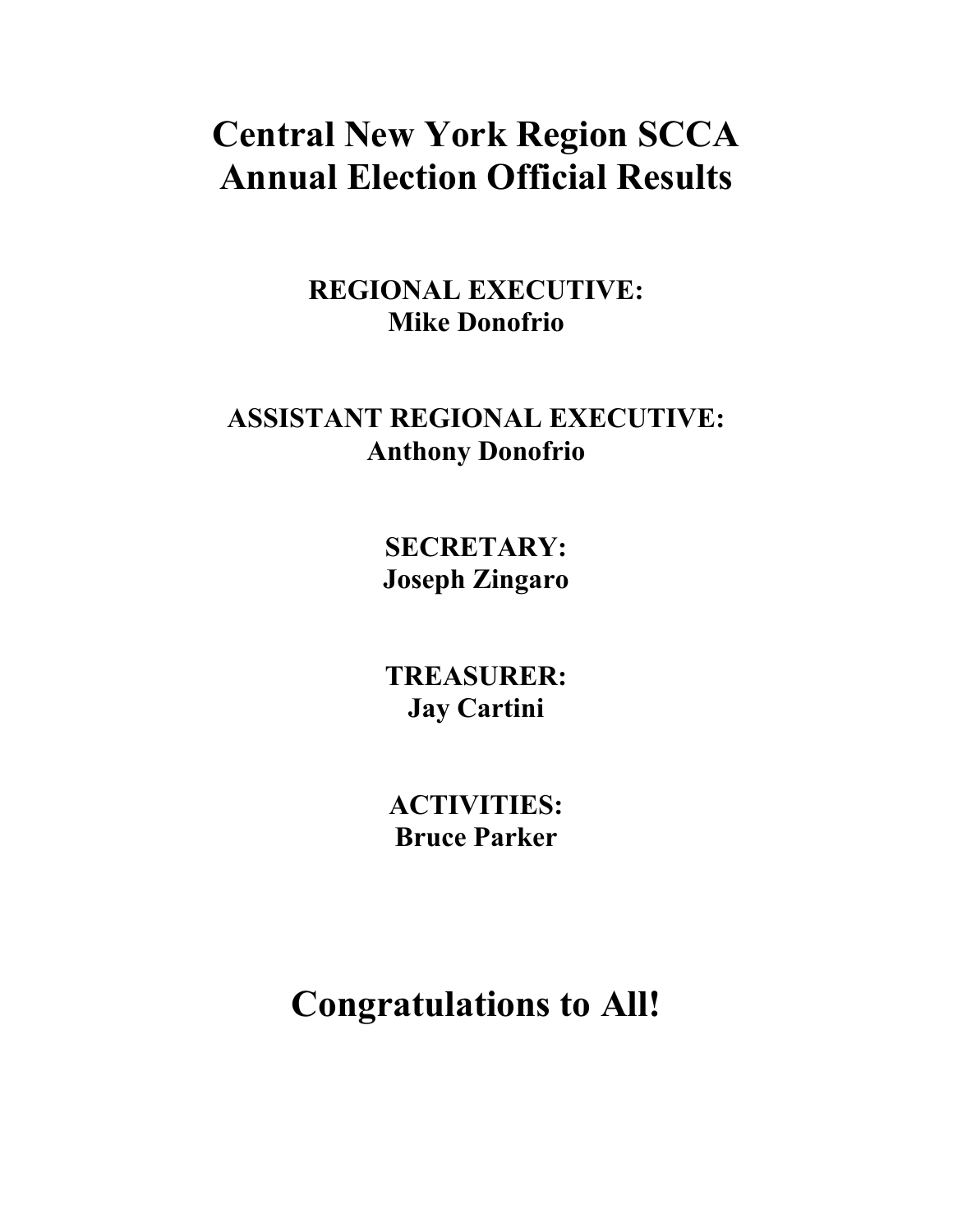## **The Yellow Cars**

QRE Racing had another rewarding season in F-500. We were down to 2 cars as Ryan Hall had commitments at Skip Barber. The June National at Lime Rock was as bumpy as ever. The track surface is getting worse each year and it is like holding on to a paint can shaker. Mike Brent was first and I came in third, happy it was over.

The next race was the June Sprints at Road America. This was my first trip to the track and it is like a giant Watkins Glen, although I could have used a few more sessions to learn the track. There were 50 combined F-500/FV's in our group, much larger fields than I'm used to. Mike Brent finished 3<sup>rd</sup> and after a bad start I made it up to  $12<sup>th</sup>$ .

In July QRE went to Watkins Glen. Qualifying went well but at the start of the race I had a tire failure in the first corner. Mike Brent lead the race until the last lap when a mechanical demon took him out. That was not one of our better weekends. Next we went back to Lime Rock for the second National. There was only one qualifying session and as I went out on the track, another tire failure! We ended up changing the tire and getting in only

one flying lap – outside pole next to Mike Brent. We finished the race in the same order but it was close until the final laps.

During August QRE went to the double National at Pocono. Saturday's race ended with Jim Schultz first and I finished 2<sup>nd</sup>. A lot of Central Division drivers were there for points so it was nice to race some new faces. Sunday's race ended up this Jim 1<sup>st</sup>, Mike Brent 3<sup>rd</sup> and I was  $4<sup>th</sup>$ 

The runoffs were a fantastic experience. Mike Brent was on the pole all week. It was his race to win, however the race was black flagged and we sat in the pits for a long time with the engines overheating. On the restart Mike was in third and unable to gain any spots as SCCA ended the race early. I qualified 16<sup>th</sup>, spun in the race and then worked my way back to a top ten finish.

All in all QRE had a good season. We ended up 2<sup>nd</sup> and 3<sup>rd</sup> in the Northeast Division in points and there were no major wrecks. Next year we are making some major changes to the cars and will be planning an assault on Topeka.



Tom Shaugnessy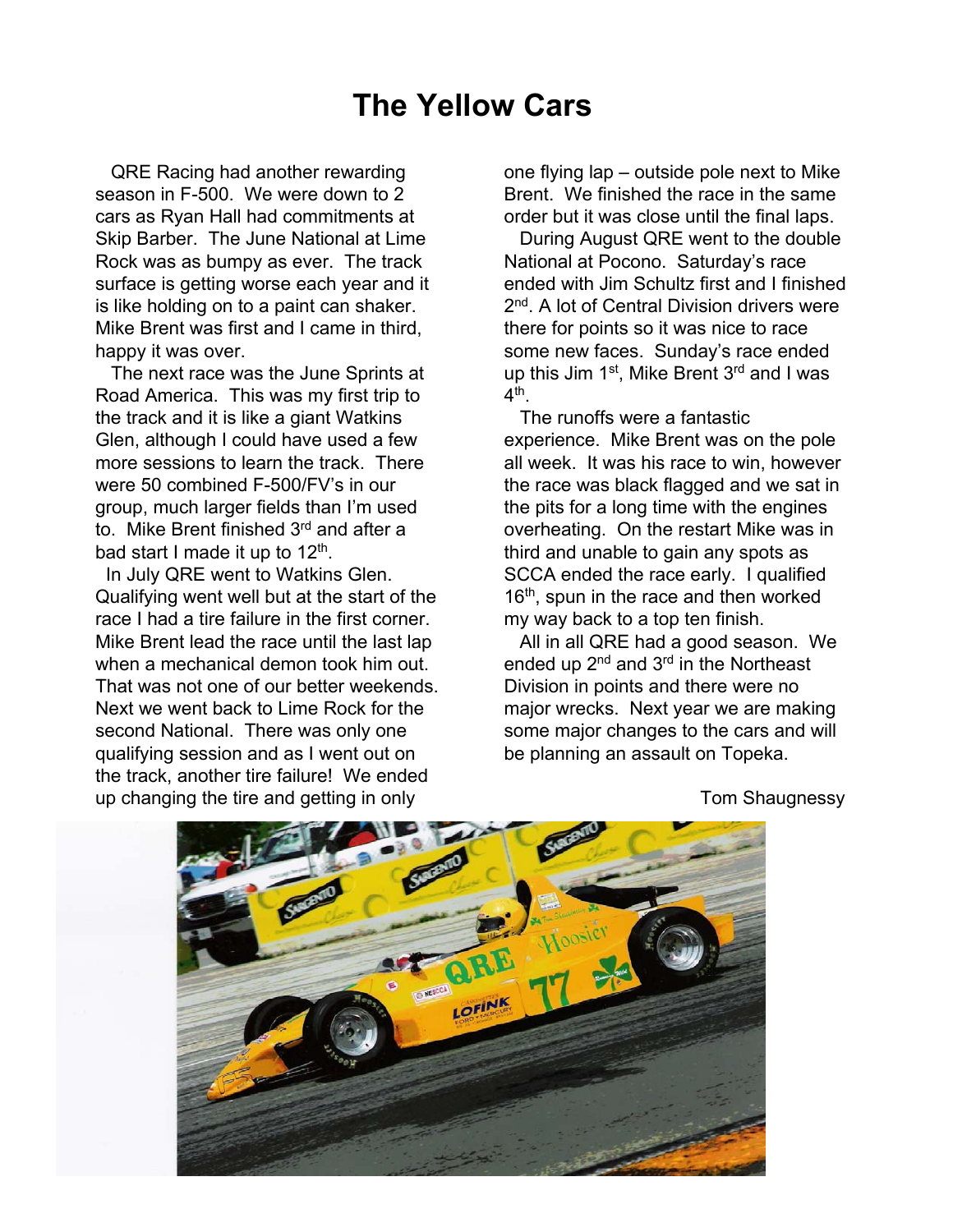## For Sale

Snell 2000 open face helmet - size large

4 Miata steel rims

Miata trailer hitch and receiver by Moss

Simpson cam lock seat belts - like new

Magnetic Vinyl numbers and letters kit

I'm cleaning the cellar so make me an offer before it goes on Ebay.

Tom Shaughnessy H 315-788-3112 C 315-408-4566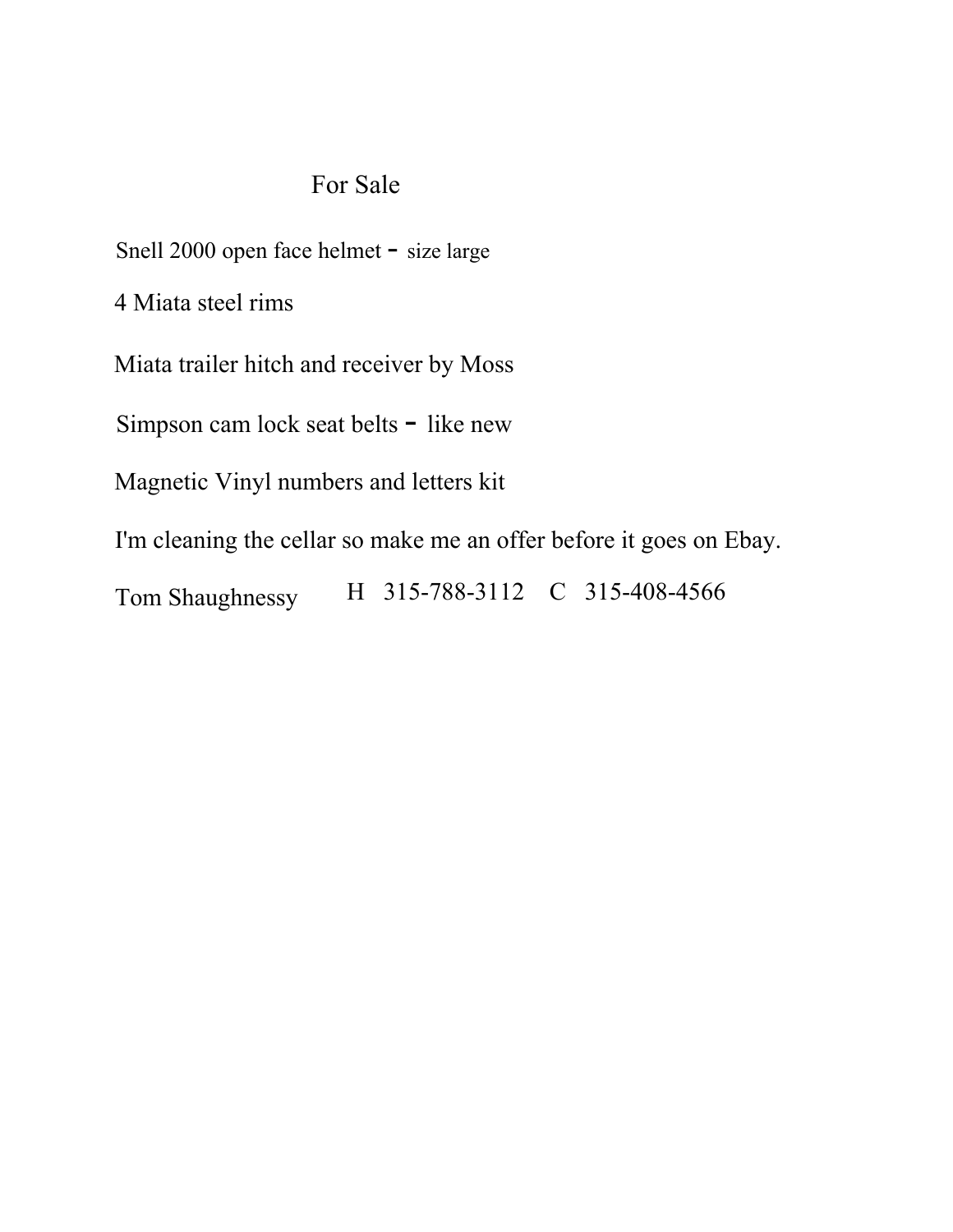

# **Membership Application**

### **Dear Prospective SCCA Member:**

To apply for membership in the Sports Car Club of America, the world's largest member participation automotive organization, please complete the form below in full and return, with payment, to your region or the SCCA Membership Department, P.O. Box 19400, Topeka, KS 66619-0400.

### PLEASE PRINT OR TYPE

| Name                                   |       |                  | Birthdate |  |
|----------------------------------------|-------|------------------|-----------|--|
| Address                                |       | Telephone (      |           |  |
| City                                   | State | Zip <sub>r</sub> | County    |  |
| E-mail                                 |       |                  |           |  |
| $\Box$ Single<br>Married Spouse's Name |       |                  | Birthdate |  |
| Spouse Member Number If Current Member |       |                  |           |  |

### IF APPLYING FOR FAMILY MEMBERSHIP (husband/wife and children), list names and ages of children under age 21:

|                                                                                                                                                                                                                                                                                                                                                                                            | $Birthdate$ / /                                                                                                                                                                                                                                                                                                                                                                                                                                                              |  |  |
|--------------------------------------------------------------------------------------------------------------------------------------------------------------------------------------------------------------------------------------------------------------------------------------------------------------------------------------------------------------------------------------------|------------------------------------------------------------------------------------------------------------------------------------------------------------------------------------------------------------------------------------------------------------------------------------------------------------------------------------------------------------------------------------------------------------------------------------------------------------------------------|--|--|
|                                                                                                                                                                                                                                                                                                                                                                                            |                                                                                                                                                                                                                                                                                                                                                                                                                                                                              |  |  |
|                                                                                                                                                                                                                                                                                                                                                                                            |                                                                                                                                                                                                                                                                                                                                                                                                                                                                              |  |  |
|                                                                                                                                                                                                                                                                                                                                                                                            |                                                                                                                                                                                                                                                                                                                                                                                                                                                                              |  |  |
| Have you been an SCCA member before? No Nes: Year Near Previous Member No.                                                                                                                                                                                                                                                                                                                 |                                                                                                                                                                                                                                                                                                                                                                                                                                                                              |  |  |
|                                                                                                                                                                                                                                                                                                                                                                                            | Please send me a Crew License (check box)                                                                                                                                                                                                                                                                                                                                                                                                                                    |  |  |
| PRIMARY INTEREST(S) IN SCCA:<br>Please indicate the area(s) of SCCA in which you plan to participate, or which interest you most. Your response will be used to<br>allocate your national dues to the areas you indicate. Thank you.<br>Club Racing Pro Racing<br>PreRally<br>RoadRally<br>$\Box$ Solo                                                                                     | National Office Use Only                                                                                                                                                                                                                                                                                                                                                                                                                                                     |  |  |
| <b>Annual National Dues</b><br><b>Annual Regional Dues</b><br>Total<br>Regular Member $$55.00 + Regular Member$ $$15$<br>01<br>- 70<br>Spouse Member $$15.00 + Spouse Member$ $$ 5 =$<br>$03 -$<br>\$20<br>Family Membership $$85.00 + Family Membership$ \$ 15 =<br>$10-1$<br>\$100<br>First Gear $\uparrow$ + First Gear (Reg. dues) $\uparrow$<br>\$45.00<br>(you must be 21 and under) | $C$ - $\frac{1}{2}$ $\frac{1}{2}$ $\frac{1}{2}$ $\frac{1}{2}$ $\frac{1}{2}$ $\frac{1}{2}$ $\frac{1}{2}$ $\frac{1}{2}$ $\frac{1}{2}$ $\frac{1}{2}$ $\frac{1}{2}$ $\frac{1}{2}$ $\frac{1}{2}$ $\frac{1}{2}$ $\frac{1}{2}$ $\frac{1}{2}$ $\frac{1}{2}$ $\frac{1}{2}$ $\frac{1}{2}$ $\frac{1}{2}$ $\frac{1}{2}$ $\frac{1}{2$<br>$\mathbb{C}_{\mathbb{C}}\begin{array}{c}\longrightarrow\\[-10pt]\begin{array}{c}\text{if }\\[-10pt]\end{array}\end{array}$<br>$C$ - \$<br>Source |  |  |
| Enclosed is my check or money order for \$<br>$\Box$ visa $\Box$ mc                                                                                                                                                                                                                                                                                                                        | U.S. DO NOT SEND CASH.                                                                                                                                                                                                                                                                                                                                                                                                                                                       |  |  |
| I hereby apply for membership in the Sports Car Club of America, Inc. and its<br>Region and agree to abide by the bylaws.                                                                                                                                                                                                                                                                  | Central New York #5<br>(Region Name/Number)                                                                                                                                                                                                                                                                                                                                                                                                                                  |  |  |
|                                                                                                                                                                                                                                                                                                                                                                                            | Date and the contract of the contract of the contract of the contract of the contract of the contract of the contract of the contract of the contract of the contract of the contract of the contract of the contract of the c                                                                                                                                                                                                                                               |  |  |

Dues include payment for subscription to SportsCar (\$24 value) (Dues are not deductible as charitable contributions)